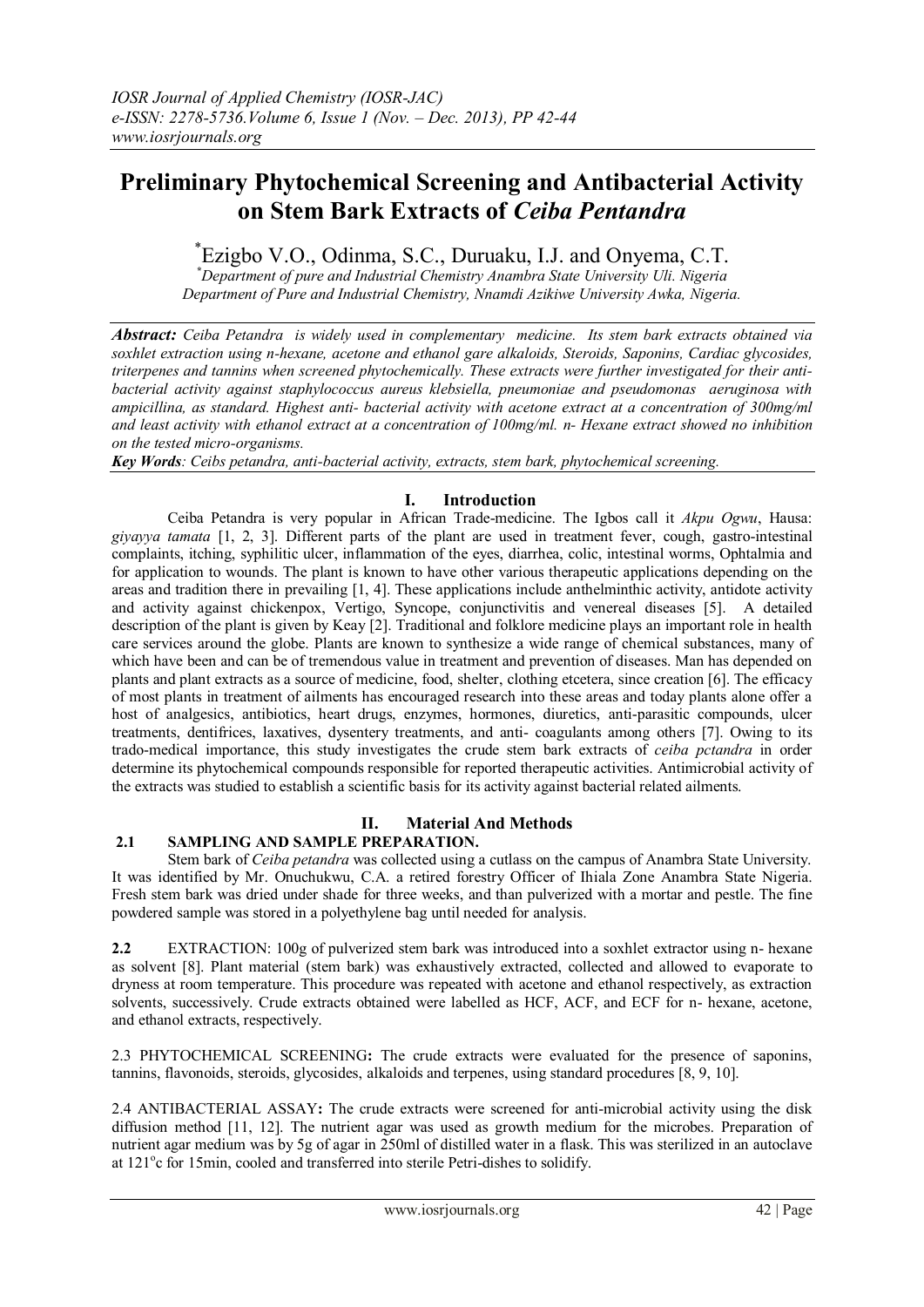Culture of Staphylococcus aureus, klebsiella Pneumoniae and Pseudomonas aeruginosa were obtained from the Biological Science Department Anambra State University. Uli. The isolates were separately cultured over each nutrient agar plate in a zig-zag streaking manner. Solutions of varying concentrations were prepared for each extract, using pure extruding solvent used in their respective extractions. The solutions were used for measurement of anti-bacterial activity of various extracts by paper disc method. The papers were cut into small disc and introduced into each beaker, containing the diluted extracts. The soaked papers disc were then placed on the plates and incubated for 24 hrs at  $37^{\circ}$ c. At the elapse of 24 hrs, plates were measured for clear zones of activity. Zones of inhibition were measured and their values recorded. Same test was repeated with ampicillin, vended antibiotic, using same concentrations as the extracts, and its bioactivity compared with that of extracts. These experiences were done in duplicates and average zones of inhibition recorded (in mm).

#### III. **Results And Discussion**

The results of weight of solute extracted from 100g of powdered stem bark sample using n- hexane. acetone and ethanol respectively, is given in Table1. Result of preliminary qualitative phytochemical analysis of the extracts is shown in Table 2

| Solvent  | Extracts code | Nature colour | Yields(g) | Yield % |
|----------|---------------|---------------|-----------|---------|
| n-Hexane | HCF           | Yellow solid  | .083      | 1.10    |
| Acetone  | ACF           | Brown solid   | 3.139     | 3.14    |
| Ethanol  | ECF           | Brown paste   | 10.257    | 10.30   |

| Table 2: Physiochemical composition of Extracts of Ceiba petandra          |            |                 |         |                 |                    |           |             |  |
|----------------------------------------------------------------------------|------------|-----------------|---------|-----------------|--------------------|-----------|-------------|--|
| Extracts                                                                   | Flavonoids | <b>Steroids</b> | Tannins | <b>Saponins</b> | Cardias glycosides | Alkaloids | Triterpenes |  |
| n- HEXANE                                                                  | ***        | ***             | VVV     | ***             | างง                | ***       | ***         |  |
|                                                                            |            |                 |         |                 |                    |           |             |  |
| Acetone                                                                    | VVV        | VVV             | ***     | VVV             | ***                | ***       | VVV         |  |
|                                                                            |            |                 |         |                 |                    |           |             |  |
| Ethanol                                                                    | ***        | ***             | ***     | $\sqrt{v}$      | ***                | ***       | ***         |  |
| $\sim$ $\sim$ $\sim$ $\sim$ $\sim$ $\sim$ $\sim$ $\sim$<br>$1.1.1$ m $1.1$ |            |                 |         |                 |                    |           |             |  |

 $\sqrt{\sqrt{}}$  Present : \*\*\*= Absent

Phytochemical analysis of ceiba petandra revealed presence of flavonoids, Saponins, steroids and triterpenes in acetone extract, saponins in ethanol extract. The non-polar hexane extracts contained only tannins and cardic glycosides (Table 2). These phytochemical compound perhaps are responsible for the significant role in the vitro antibacterial activity of this plant [13]. Antibacterial activity (average zones of inhibition, mm) of the various extracts of *Ceiba petandra* are reported in Table 3.

Table 3: Average Zone of Inhibition (in mm) of bacterial growth of stem bark extracts of Ceiba petandra and Ampicilliin

| Test Organism  | Conc/(mg/g) | <b>ECF</b> | ACF      | <b>HCF</b> | Ampicillin |
|----------------|-------------|------------|----------|------------|------------|
| Staphylococcus | 300         | $+(3.0)$   | $+(5.0)$ |            | $+2.0$     |
| auerus         | 200         | $+(1.0)$   | $+(2.0)$ |            | $+(1.0)$   |
|                | 100         |            |          |            | $1+1.0$    |
| pseudomonas    | 300         |            | $+(6.0)$ |            | $+(8.0)$   |
| Aeruginosa     | 200         |            | $+(5.0)$ |            | $+(6.0)$   |
|                | 100         |            | $+1.0$   |            | $+5.0$     |
| Kiebsiella     | 300         | $+(3.0)$   | $+(7.0)$ |            | $+(6.0)$   |
| Pnumoniae      | 200         | $+(2.0)$   | $+(5.0)$ |            | $+(2.0)$   |
|                | 100         | $+(1.0)$   | $+(3.0)$ |            | $+(1.0)$   |

 $+=$  Activity:  $=$  Inactivity

Several researchers have reported on the medicinal properties of plants derived compounds. These classes of compounds are known to show curative activity against several bacterial and it is not surprising that these plants extracts are used traditionally by herbalist to cure bacteria related ill-health. For instance, saponins are reported to be effective in the treatment of syphilis, rheumatism and certain skin disease: treatment of abscesses and other swellings, ulcer and septic wounds [14]; management of inflammation [13]. Saponins are responsible for tonic and stimulating activities observed in Chinese and Japanese Medical herbs [15]. Flavonoids which are part of the phytochemical constituents of *Ceiba petandra* are known to have hypoglycemic activity used in the treatment of diabetes [16], exhibit anti-inflammatory, anti-angionic, anti-allergic effect, analgesic and antioxidant properties[17.18]: enzymes inhibitors, vascular, oestrogenic, cytotoxic antitumor, antispamolytic and antidiarhoetic activities, antidysentry and infectious diseases, hepatoprotective and anti-fungal agents[18]. Flavonoids are known to exhibit a wide range of biological activities one of which is either ability to scavenge for hydroxyl radicals and superoxide anions radicals and thus health promoting in action. Also the diuretic antibacterial [9, 19] and antifungal antiplasmodial and anti-mycobacterial activities [10, 20], cytotoxic and